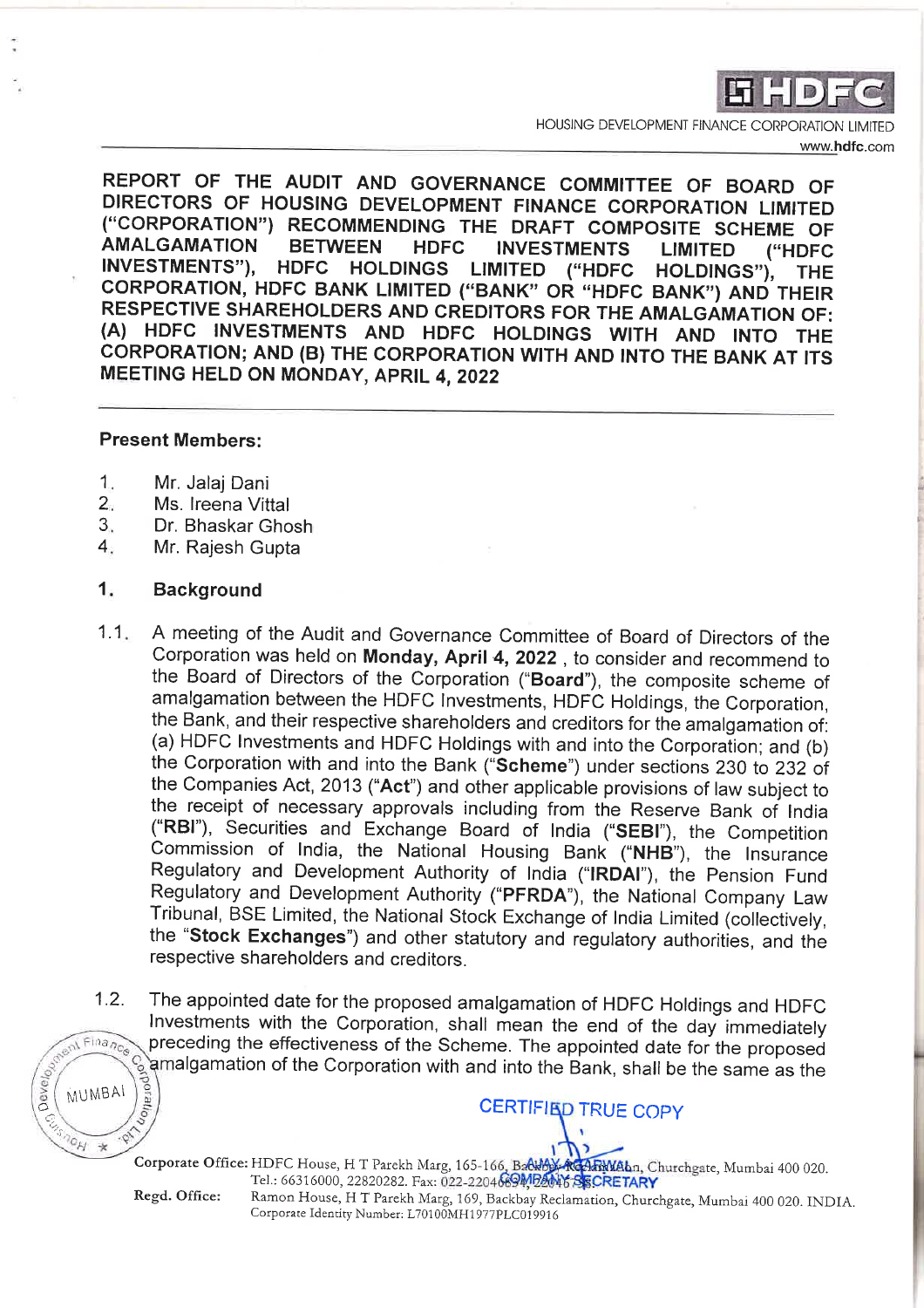

Effective Date (as defined in the Scheme).

- $1.3.$ This report of the Audit and Governance Committee is made in order to comply with the requirements of Para 2(c) of the Master Circular on (i) Scheme of Arrangement by Listed Entities and (ii) Relaxation under sub-rule (7) of rule 19 of the Securities Contracts (Regulation) Rules, 1957 dated November 23, 2021 issued by SEBI ("SEBI Master Circular") according to which the Scheme is required to be considered and recommended by the Audit Committee to the Board. taking into account inter alia the Valuation Report (as defined hereinafter).
- $1.4 -$ The Corporation is a deposit taking housing finance company registered with the NHB and its shares are listed on the Stock Exchanges.
- $1.5$ HDFC Investments and HDFC Holdings are non-deposit accepting non-banking financial companies, registered with RBI, engaged in the business of making investments in equity shares, preference shares, debentures and other securities.
- $1.6.$ The Bank is licensed as a banking company with the RBI in terms of the Banking Regulation Act, 1949 and its shares are listed on the Stock Exchanges.
- $1.7.$ The Audit and Governance Committee has discussed and made this report after perusing the following documents:
	- (a) the draft Scheme;
	- the draft implementation agreement proposed to be entered into by and (b) between the Corporation and the Bank;
	- the (i) legal due diligence report prepared by AZB & Partners, (ii) financial (c) due diligence report prepared by Bansi S. Mehta & Co., Chartered Accountants, and (iii) tax due diligence report prepared by Bansi S. Mehta & Co., Chartered Accountants;
	- the valuation report dated April 4, 2022 submitted by Bansi S. Mehta & Co., (d) Chartered Accountants and Ms. Drushti Desai, Registered Valuer ("Valuation Report") along with the summary thereof;
	- fairness opinion dated April 4, 2022 issued by BofA Securities India Limited, (e) a SEBI registered merchant banker appointed by the Corporation ("Fairness **Opinion")**:



draft certificate by Messrs S. R. Batliboi & Co. LLP and Messrs G. M. Kapadia & Co., chartered accountants, joint statutory auditors of the Corporation, pursuant to paragraph A(5)(a) of Part I of the SEBI Master Circular; and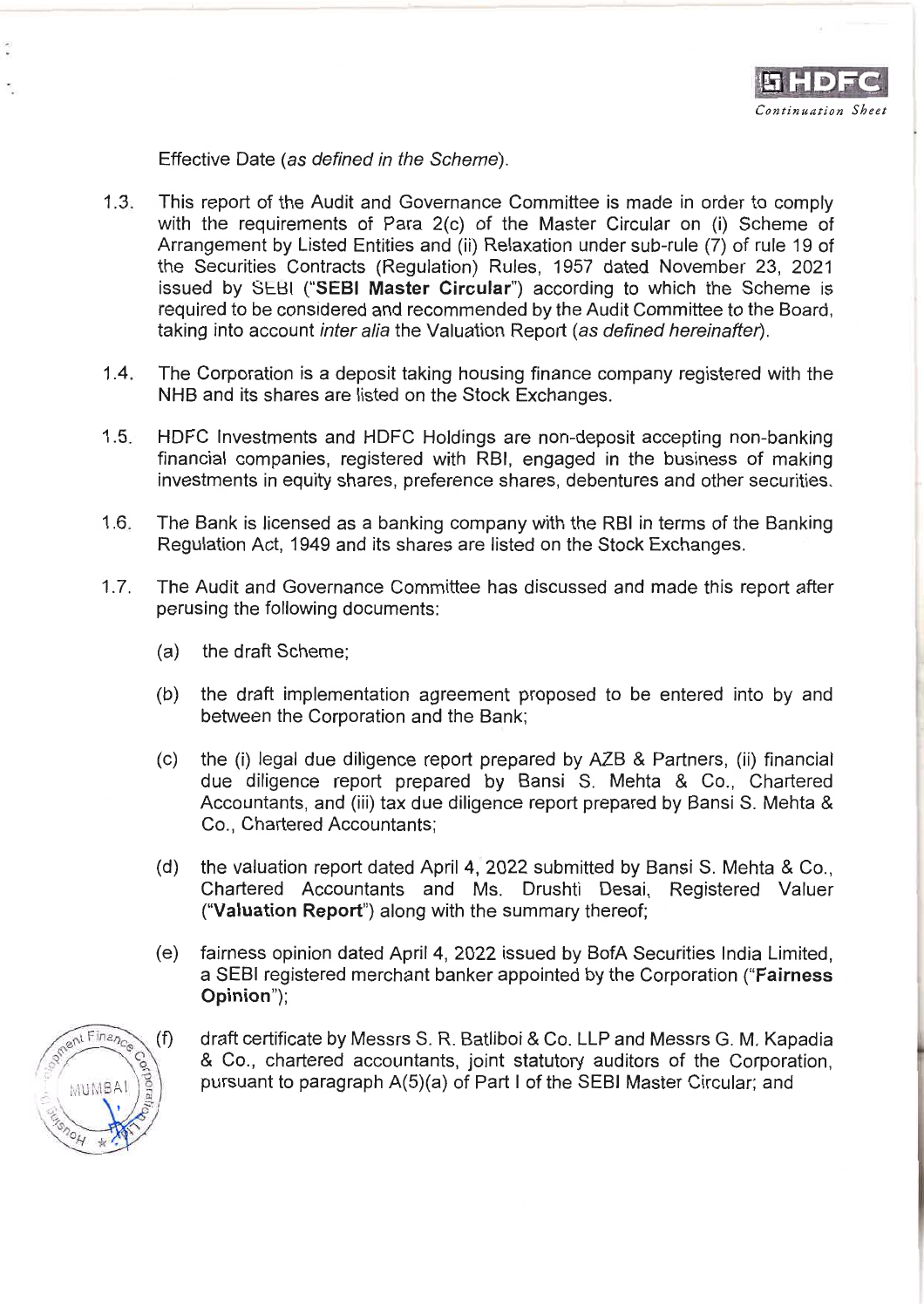other presentations, reports, documents and information made to/furnished  $(q)$ before the Audit and Governance Committee

### $2.$ Salient Features of the proposed Scheme

- $2.1$ The Audit and Governance Committee noted the brief particulars of the Scheme as under:
	- The Scheme provides for the proposed amalgamation of (a) HDFC  $(a)$ Investments and HDFC Holdings with and into the Corporation and the subsequent dissolution of HDFC Investments and HDFC Holdings; and (b) the Corporation with and into the Bank and the subsequent dissolution of the Corporation without winding up.
	- Sections 230 to 232 of the Act and the SEBI Master Circular, the relevant RBI  $(b)$ regulations and such other regulations, as may be applicable from time to time, shall govern the Scheme.
	- $(c)$ The appointed date for the proposed amalgamation of HDFC Holdings and HDFC Investments with the Corporation, shall mean the end of the day immediately preceding the effectiveness of the Scheme ("Appointed Date 1"). The appointed date for the proposed amalgamation of the Corporation with and into the Bank, shall be the same as the Effective Date (as defined in the Scheme) ("Appointed Date 2").
	- Amalgamation of: (a) HDFC Investments and HDFC Holdings with and into  $(d)$ the Corporation; and (b) the Corporation with and into the Bank shall be in accordance with section 2(1B) of the Income Tax Act, 1961.
	- Upon coming into effect of the Scheme and in consideration of the proposed (e) amalgamation of:
		- HDFC Investments and HDFC Holdings with the Corporation, no  $(i)$ consideration shall be payable, and the securities held by the Corporation and its nominees in the HDFC Investments and HDFC Holdings, shall stand cancelled without any further act, application or deed; and
		- $(ii)$ The Corporation with the Bank, the Bank shall, without any further application, act or deed, issue and allot to the shareholders of the Corporation whose names are recorded in the register of members as a member of the Corporation on the record date (or to such of their respective heirs, executors, administrators or other legal representatives

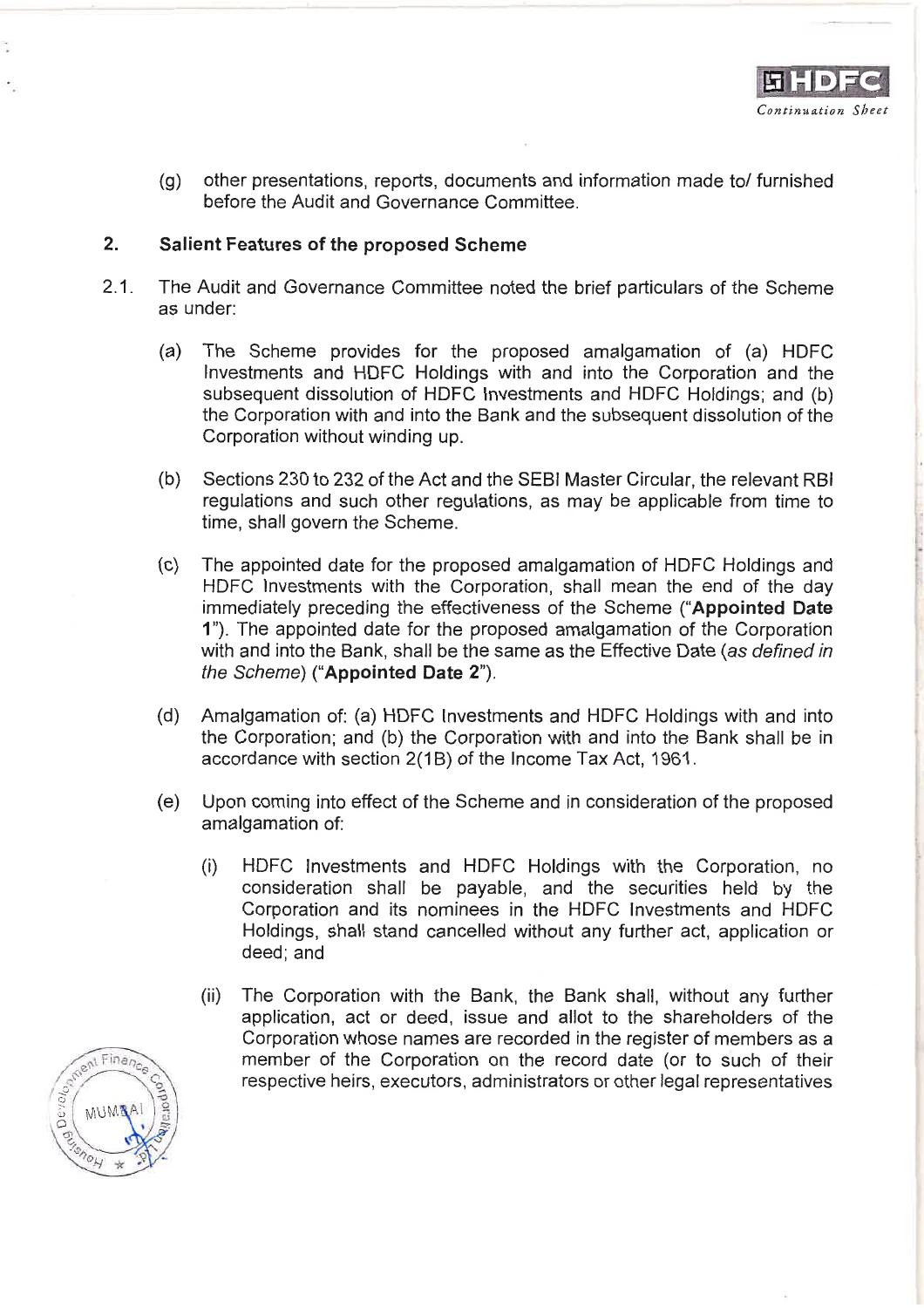or other successors in title as may be recognised by the Board of the Bank), 42 (Forty-two) equity shares of the face value of Rs. 1 (Rupees One) each of the Bank (credited as fully paid-up) for every 25 (Twentyfive) equity shares of the face value of Rs. 2 (Rupees 2) each fully paidup held by such member in the Bank ("Share Exchange Ratio").

- With effect from the Appointed Date 1 and upon Part C of the Scheme  $(f)$ becoming effective. HDFC Investments and HDFC Holdings along with all their assets, liabilities, contracts, employees, licenses, records, approvals, etc. being their respective integral parts shall stand transferred to and vest in or shall be deemed to have been transferred to and vested in the Corporation, as a going concern, without any further act, instrument or deed, together with all its properties, assets, liabilities, rights, benefits and interest therein, subject to the provisions of the Scheme, in accordance with Sections 230 -232 of the Act, the Income-Tax Act, 1961 and applicable provisions, if any.
- $(q)$ The Corporation shall, upon the Scheme becoming effective and with effect from Appointed Date 1, record the assets, liabilities and reserves, if any, of the HDFC Investments and HDFC Holdings as vested in it pursuant to the Scheme, at the respective book values and in the same form as appearing in the books of the HDFC investments and HDFC Holdings.
- $(h)$ With effect from the Appointed Date 2 and upon Part D of the Scheme becoming effective, the Corporation along with all its assets, liabilities, contracts, employees, licenses, records, approvals etc. being its integral part shall stand transferred to and vest in or shall be deemed to have been transferred to and vested in the Bank, as a going concern, without any further act, instrument or deed, together with all its properties, assets, liabilities, rights, benefits and interest therein, subject to the provisions of the Scheme, in accordance with Sections 230 - 232 of the Act, the Income-Tax Act, 1961 and applicable provisions, if any.
- $(i)$ The Bank shall, upon the Scheme becoming effective and with effect from Appointed Date 2, record the assets and liabilities of the Corporation as vested in it pursuant to the Scheme in accordance with the accounting standards notified under Section 133 of the Act and the rules thereto, as amended from time to time, as applicable on the Effective Date.
- During the period between the approval of the Scheme by the respective  $(j)$ Boards of the Corporation and the Bank and up to the Effective Date (as referred in the Scheme), the business of HDFC Investments, HDFC Holdings, the Corporation and the Bank shall be carried out with reasonable diligence and business prudence in the ordinary course consistent with past practice, in accordance with the applicable law and as mutually agreed between:

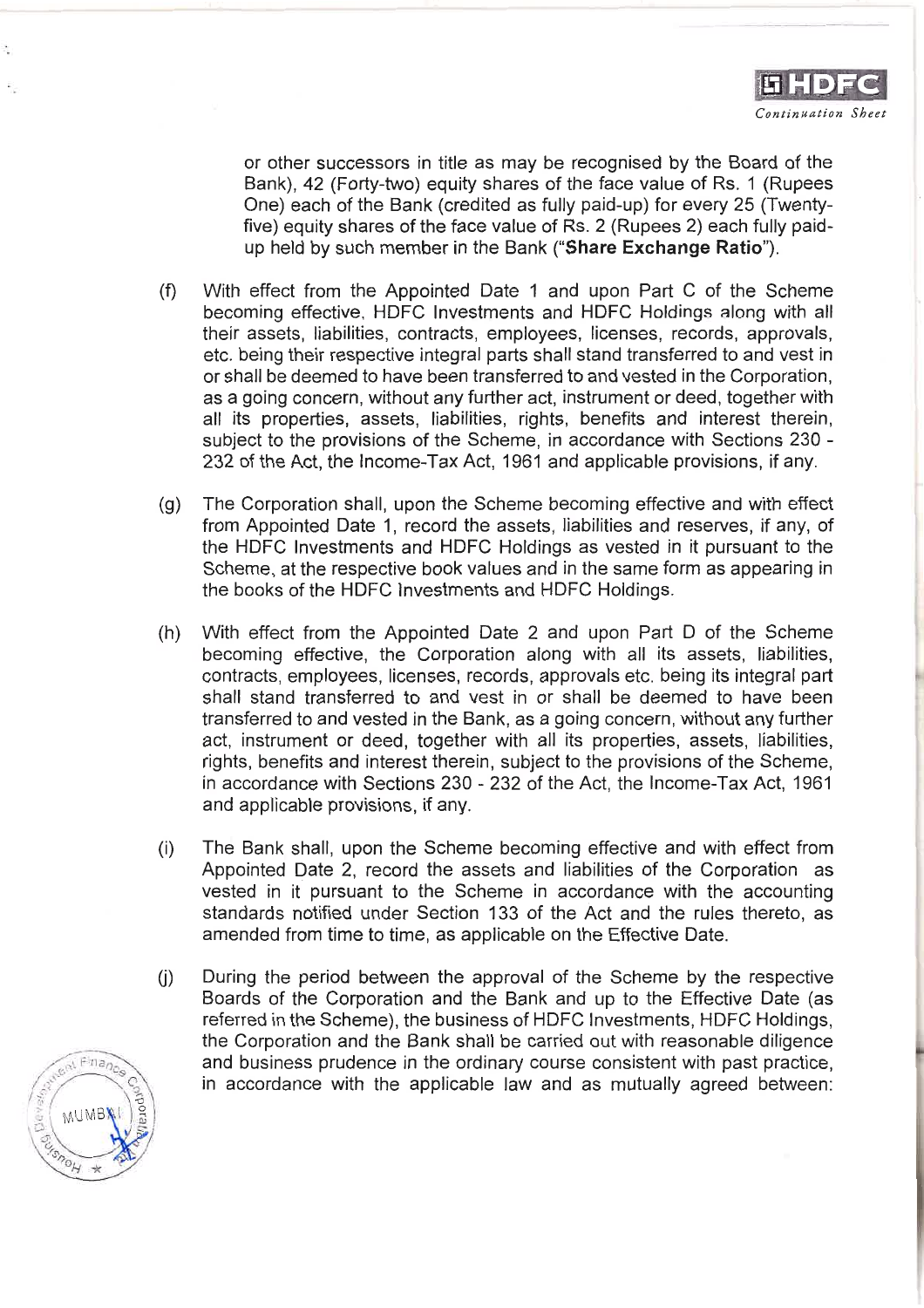HDFC Investments, HDFC Holdings and the Corporation; and the Corporation and the Bank.

The effectiveness of the Scheme is contingent upon certain conditions as  $(k)$ mentioned in the Scheme including the receipt of the requisite approvals.

#### $3.$ Details of the Scheme

Basis the perusal and discussion on the Scheme, the Audit and Governance Committee noted the following:

### $3.1$ Need for proposed amalgamation

- The need to achieve greater efficiency in cash management and improved  $(a)$ access to cash flow generated by the combined business, which can be deployed more efficiently, to maximise shareholder value.
- Leveraging the significant complementarities that exist amongst the parties  $(b)$ to the proposed amalgamation through the Scheme ("Amalgamation"). which would create meaningful value for various stakeholders.
- (c) HDFC Investments and HDFC Holdings are Systemically Important Non -Deposit Taking Non - Banking Financial Companies and are also wholly owned subsidiaries of the Corporation. The Amalgamation would result in a simplified corporate structure.

### $3.2.$ **Rationale for the Scheme**

- The Amalgamation shall enable HDFC Bank to build its housing loan portfolio  $(a)$ and enhance its existing customer base.
- The Corporation has invested capital and developed skills and has set up 464  $(b)$ offices across the country. These offices can be used to sell the entire product suite of both the Corporation and HDFC Bank.
- The loan book of the Corporation is diversified having cumulatively financed  $(c)$ over 90 lakh dwelling units. With the Corporation's leadership in the home loan arena, developed over the past 45 years, the resultant Bank would be able to provide to customers flexible mortgage offerings in a cost-effective and efficient manner.
- $(d)$ HDFC Bank has access to funds at lower costs due to its high level of current and savings accounts deposits (CASA). With the Amalgamation, the Bank will be able to offer more competitive housing products.

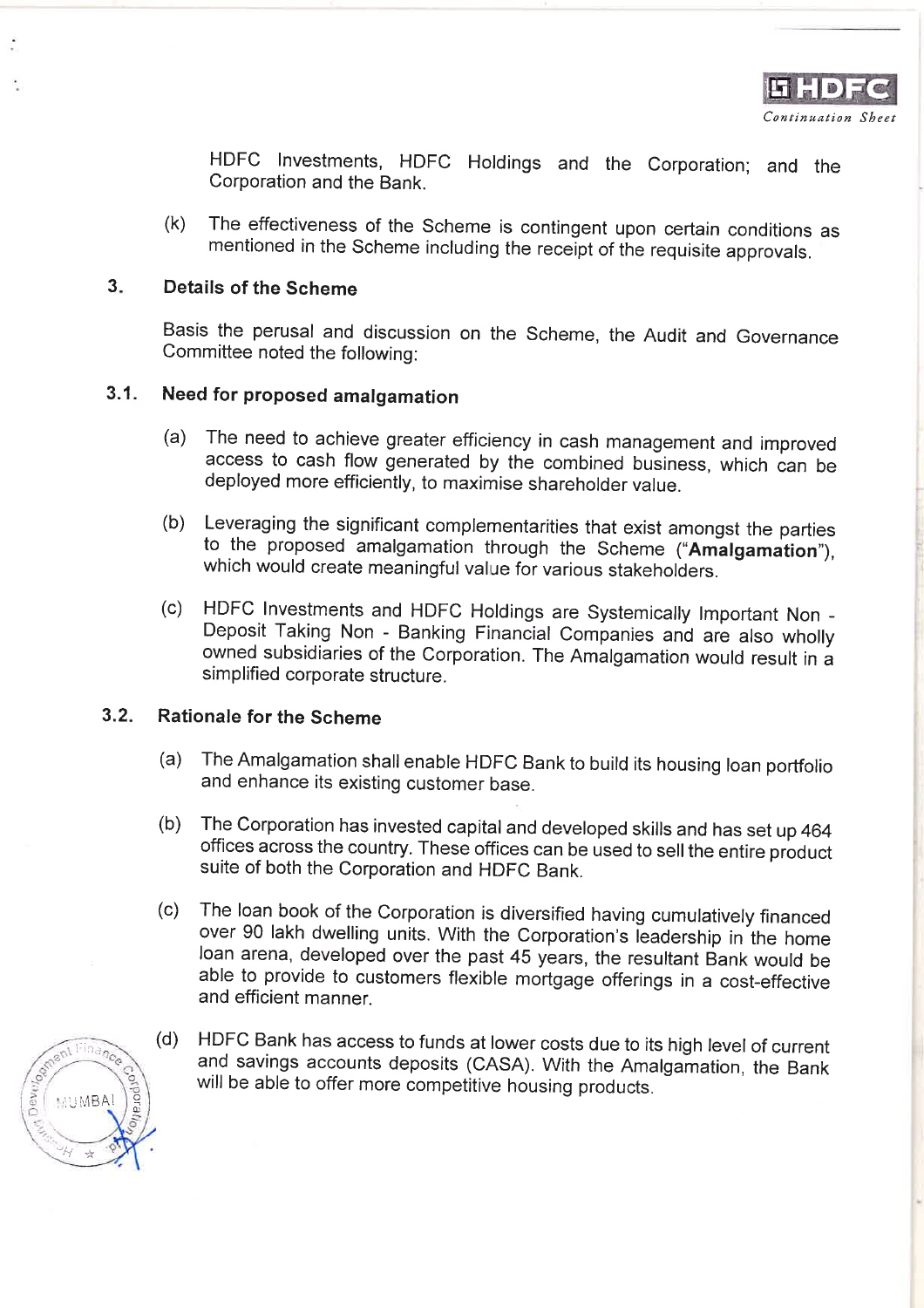- $(e)$ The Corporation's rural housing network and affordable housing lending is likely to qualify for HDFC Bank as priority sector lending and will also enable a higher flow of credit into priority sector lending, including agriculture.
- $(f)$ The Amalgamation will result in reducing HDFC Bank's proportion of exposure to unsecured loans.
- HDFC Bank can leverage on the loan management system, comprising rule  $(q)$ engines, IT tools and rules, agents connected through a central system.
- $(h)$ The Amalgamation is expected to result in bolstering the capital base and bringing in resiliency in the balance sheet of HDFC Bank.

### $3.3.$ Synergies of business of the Amalgamating Companies

- $(a)$ HDFC Bank is a banking company with a large distribution network that offers product offerings in the retail and wholesale segments. The Corporation is a premier housing finance company in India and provides housing loans to individuals as well as loans to corporates, undertakes lease rental discounting and construction finance apart from being a financial conglomerate. A combination of the Corporation and HDFC Bank is entirely complementary to and enhances the value proposition of resultant Bank.
- (b) HDFC Bank is a private sector bank and has a large base of over 6.8 Crore customers. The bank platform will provide a well-diversified low cost funding base for growing the long tenor loan book acquired by the Bank pursuant to the Amalgamation;
- HDFC Bank would benefit from a larger balance sheet and networth which  $(c)$ would allow underwriting of larger ticket loans and also enable a greater flow of credit into the Indian economy.
- $(d)$ The Corporation has built technological capabilities to evaluate the credit worthiness of customers using analytical models, and has developed unique skills in financing various customer segments. The models have been tested and refined over the years at scale and HDFC Bank will benefit from such expertise in underwriting and financing of mortgage offerings.
- (e) The combined business would benefit from increased scale, comprehensive product offering, balance sheet resiliency and the ability to drive synergies across revenue opportunities, operating efficiencies and underwriting efficiencies, amongst others.

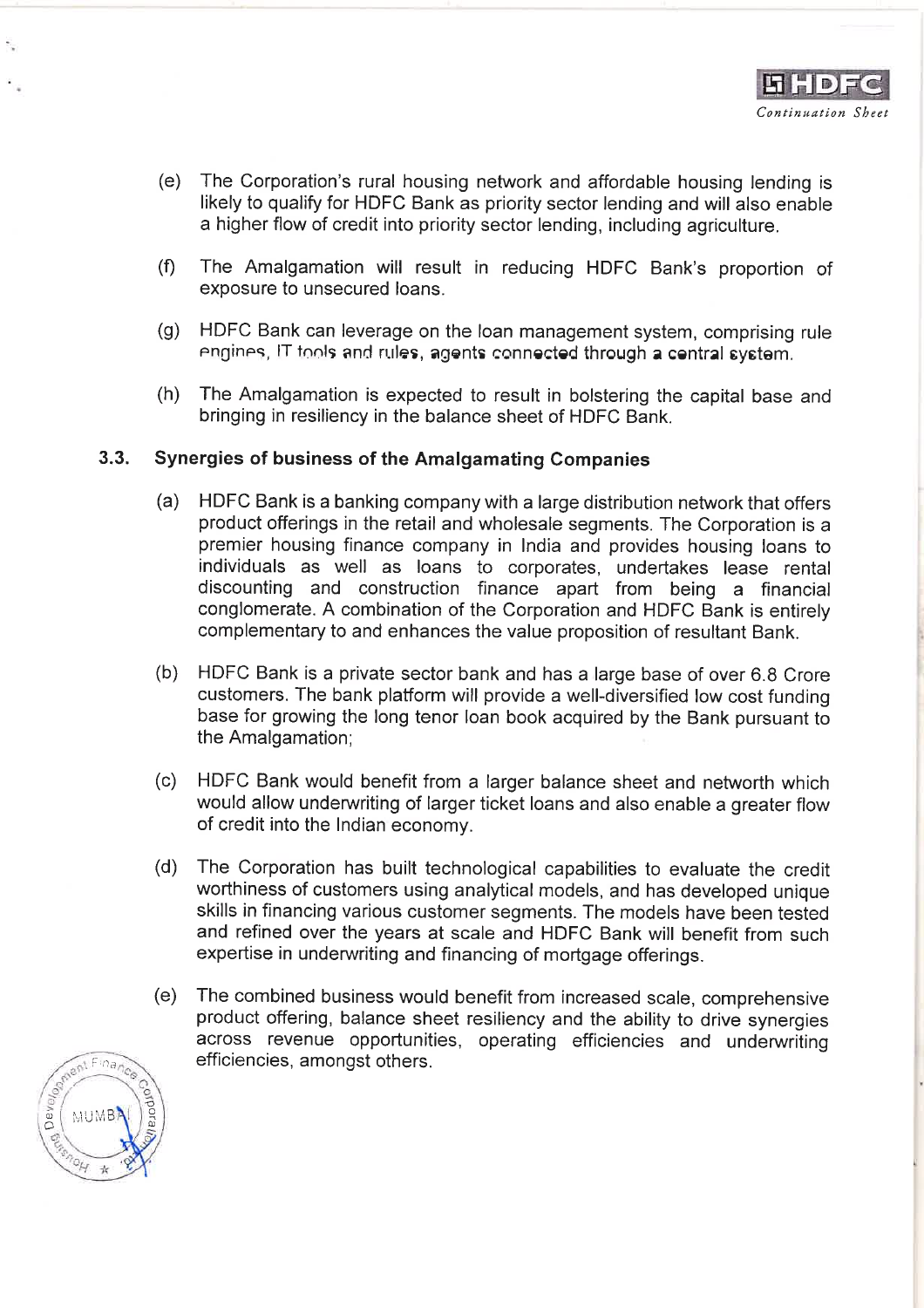

#### $3.4.$ Impact of the scheme on the shareholders

The Amalgamation would create meaningful value for various stakeholders including respective shareholders, customers, employees, as the combined business would benefit from increased scale, comprehensive product offering. balance sheet resiliency and the ability to drive synergies across revenue opportunities, operating efficiencies and underwriting efficiencies, amongst others.

### $3.5.$ Cost benefit analysis of the scheme

- $(a)$ Optimal utilisation of resources and economies of scale resulting in improved efficiencies.
- $(b)$ Material realisable cost and revenue synergies for the benefit of the parties to the Amalgamation.

### $\overline{4}$ . **Valuation Report and Fairness Opinion**

- $4.1.$ The Audit and Governance Committee reviewed the Valuation Report along with the summary thereof and noted the method of valuation and the recommended Share Exchange Ratio.
- $4.2.$ The Audit Committee also noted that the Fairness Opinion has confirmed that the Share Exchange Ratio in the Valuation Report is fair to the shareholders of the Corporation.

### Recommendation of the Audit and Governance Committee 5.

- $5.1 -$ The Audit and Governance Committee having considered and noted, inter alia, the Valuation Report and the Fairness Opinion, recommends the Scheme in its present form for favourable consideration by the Board, the RBI, SEBI, CCI, IRDAI, PFRDA, Stock Exchanges, NCLT, and such other regulatory authorities, as may be applicable.
- $5.2.$ In the opinion of all the members of the Audit and Governance Committee, the Scheme is in the best interest of all the stakeholders of the Corporation including shareholders, customers, lenders and employees and the Share Exchange Ratio as mentioned in the Valuation Report is fair and reasonable.

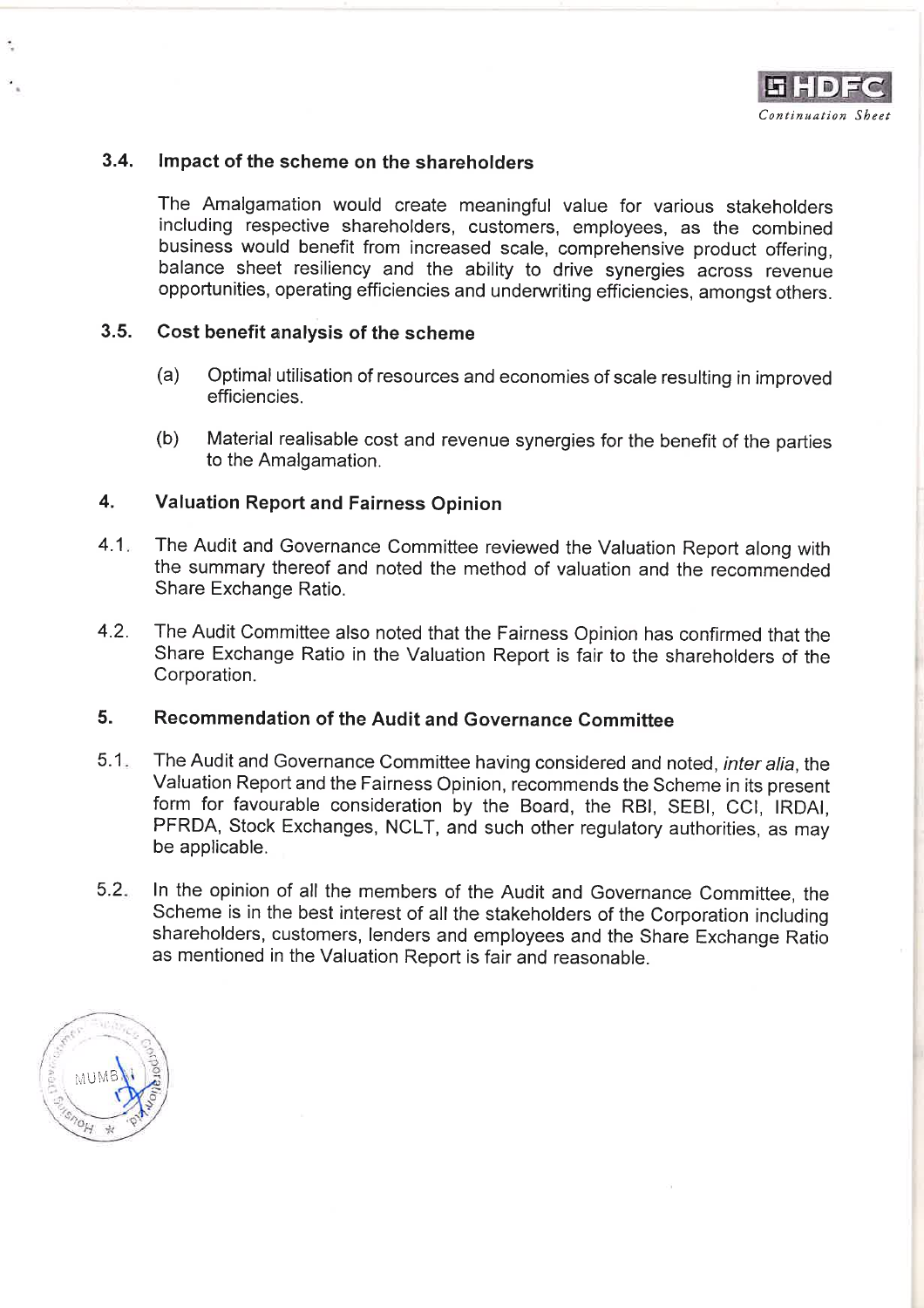

In order to enable the Corporation to comply with the requirements of extant regulations applicable to the listed companies undertaking any scheme of amalgamation under the Act, this report of the Audit and Governance Committee may please be taken on record by the Board while considering the Scheme for approval and further authorisations.

For and on behalf of the Andit and Governance Committee of Board of Directors of Housing Development Finance Corporation Limited

Name: Jalai Dani Designation: Chairman, Audit and Governance Committee April 4, 2022 Date: Place: Mumbai

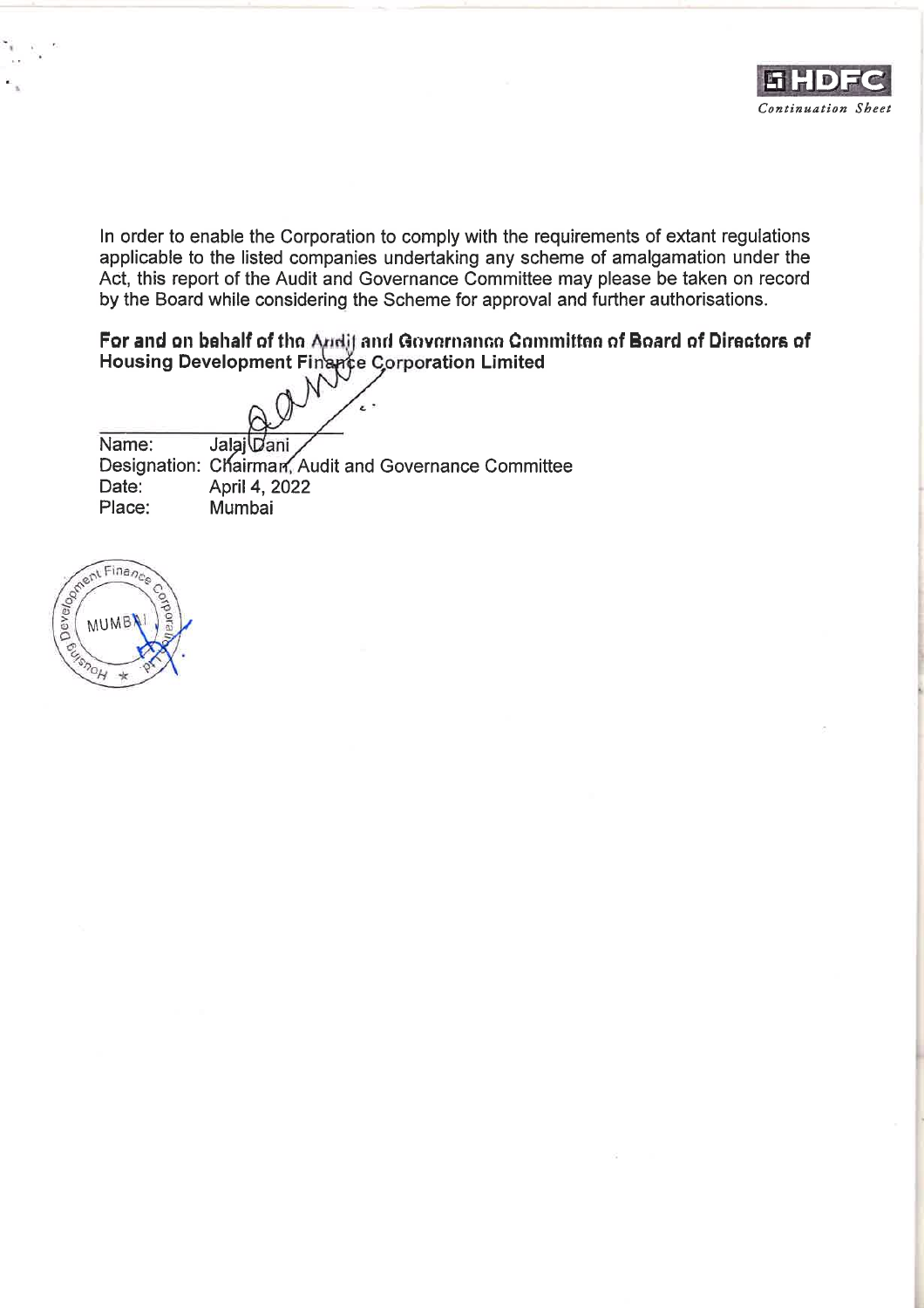

**REPORT OF THE AUDIT COMMITTEE OF HDFC BANK LIMITED ("AUDIT COMMITTEE") RECOMMENDING THE DRAFT COMPOSITE SCHEME OF AMALGAMATION BETWEEN**  HDFC HOLDINGS LIMITED ("HDFC HOLDINGS"), HDFC INVESTMENTS LIMITED ("HDFC **INVESTMENTS"), HOUSING DEVELOPMENT FINANCE CORPORATION LIMITED ("HDFC LIMITED"), HDFC BANK LIMITED ("BANK" OR "HDFC BANK") AND THEIR RESPECTIVE SHAREHOLDERS AND CREDITORS FOR THE AMALGAMATION OF: (A) HDFC HOLDINGS AND HDFC INVESTMENTS WITH HDFC LIMITED; AND (B) HDFC LIMITED WITH HDFC BANK AT ITS MEETING HELD ON APRIL 04, 2022 AT HDFC HOUSE, H. T. PAREKH MARG, 165-166, BACKBAY RECLAMATION, CHURCHGATE, MUMBAI-400020.**

### **Present Members:**

| Mr. M.D. Ranganath           |                     | : Chairperson                                                   |
|------------------------------|---------------------|-----------------------------------------------------------------|
| Mr. U.C. Sarangi             | : Member            |                                                                 |
| Mr. Sanjiv Sachar            | : Member            |                                                                 |
| In attendance:               |                     |                                                                 |
|                              |                     |                                                                 |
| Mr. Santosh Haldankar        | : Company Secretary |                                                                 |
| Invitees:                    |                     |                                                                 |
|                              |                     |                                                                 |
| Mr. Atanu Chakraborty        |                     | : Chairman of the Board                                         |
| Mr. Kaizad Bharucha          |                     | $\therefore$ Executive Director                                 |
| Mrs. Lily Vadera             |                     | Independent Director                                            |
| Mr. Malay Patel              |                     | Independent Director                                            |
| Mrs. Renu Karnad             |                     | Non-Executive Director (Recused)                                |
| Mr. Sandeep Parekh           | đ.                  | Independent Director                                            |
| Mr. Sashi Jagdishan          | ż.                  | Managing Director & Chief Executive Officer                     |
| Dr. (Mrs.) Sunita Maheshwari | ÷                   | Independent Director                                            |
| Mr. Srinivasan Vaidyanathan  |                     | Chief Financial Officer                                         |
| Mr. Bimal Modi               |                     | Representative of Deloitte Touche Tohmatsu India LLP, Financial |
|                              |                     | Diligence                                                       |
| Ms. Nandita Pai              |                     | Representative of Deloitte Touche Tohmatsu India LLP, Valuation |
| Mr. Harsh Ruparelia          |                     | Registered Valuer                                               |
| Mr. Sachin Wagle             |                     | Representative of Morgan Stanley India Company Private Limited, |
|                              |                     | Fairness Opinion on valuation                                   |
| Mr. S. Sundareswaran         |                     | Representative of Morgan Stanley India Company Private Limited, |
|                              |                     | Fairness Opinion on valuation                                   |

### **1. Background**

1.1. A meeting of the Audit Committee of the Bank was held on April 04, 2022 at HDFC House, H. T.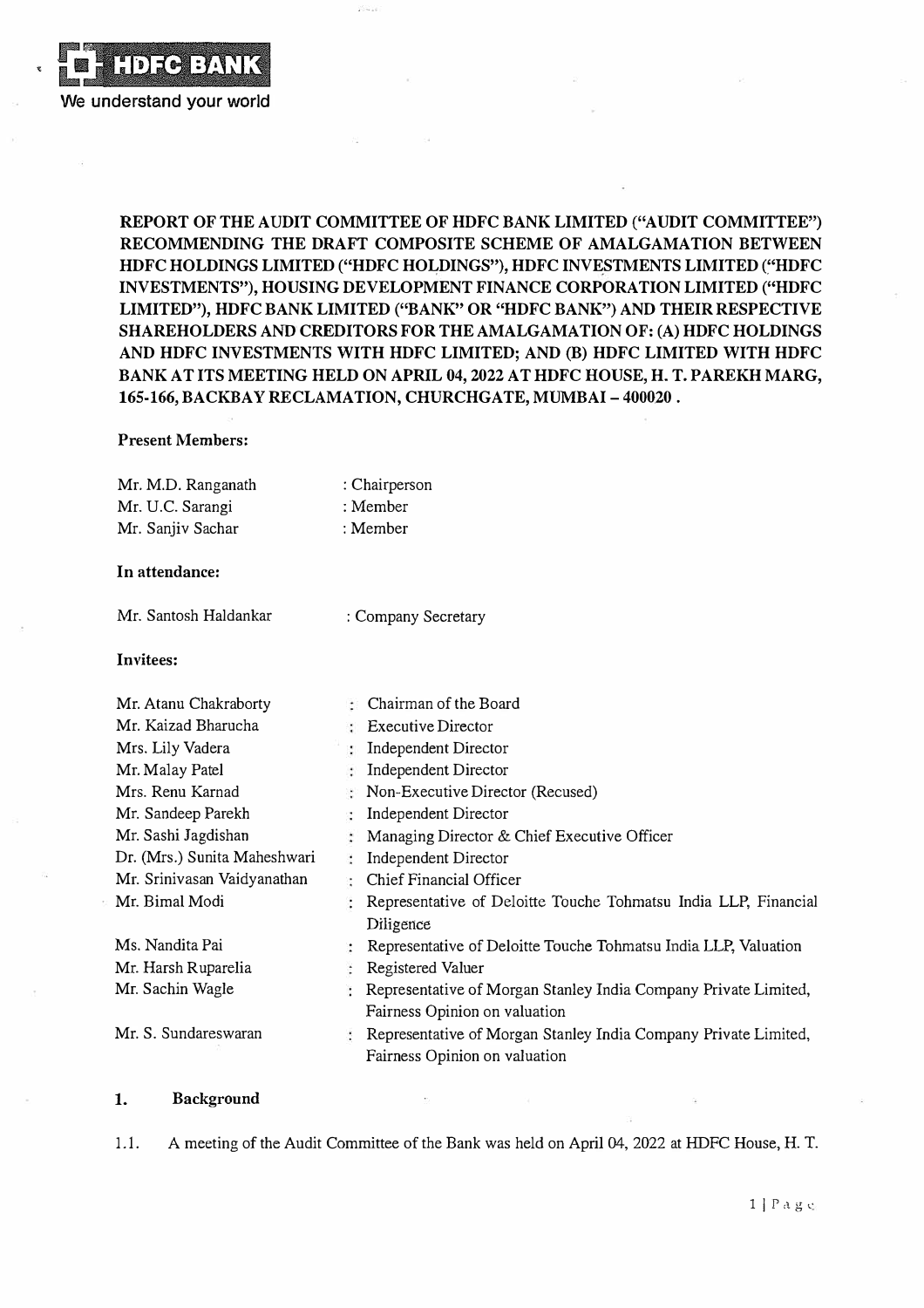

 $\sim$  10  $\sim$  100  $\sim$  100  $\sim$ 

Parekh Marg, 165-166, Backbay Reclamation, Churchgate, Mumbai - 400020, to consider and recommend to the Board of Directors of the Bank ("Board"), the composite scheme of amalgamation amongst HDFC Investments, HDFC Holdings, HDFC Limited and HDFC Bank, and their respective shareholders and creditors for the proposed amalgamation of: (a) HDFC Investments and HDFC Holdings with and into HDFC Limited; and (b) HDFC Limited with and into HDFC Bank ("Scheme"), with their respective shareholders and creditors, under sections 230 to 232 of the Companies Act, 2013 ("Act") and other applicable provisions of law subject to receipt of necessary approvals including from the Reserve Bank of India ("RBI"), stock exchanges, the Securities and Exchange Board of India, Insurance Regulatory and Development Authority of India, Competition Commission of India, National Company Law Tribunal, any other authorities or persons as may be required under applicable law ("Proposed Transaction").

- $1.2.$ The appointed date for the proposed amalgamation of HDFC Limited with the Bank, shall be the effective date of the Scheme. Further, the appointed date for the proposed amalgamation of HDFC Investments and HDFC Holdings with HDFC Limited, shall mean the end of the day immediately preceding the effective date of the Scheme.
- $1.3.$ This report of the Audit Committee is made in order to comply with the requirements of Para 2(c) of the 'Master Circular on (i) Scheme of Arrangement by Listed Entities and (ii) Relaxation under Subrule (7) of rule 19 of the Securities Contracts (Regulation) Rules, 1957<sup>'1</sup> dated November 23, 2021 issued by SEBI ("SEBI Master Circular") according to which the Scheme is required to be considered and recommended by the Audit Committee, taking into account *inter alia* the Valuation Report (as defined hereinafter).
- 1.4. HDFC Bank is licensed as a banking company under the provisions of the Banking Regulation Act, 1949. HDFC Limited is a public listed deposit taking housing finance company that has obtained certificate of registration from National Housing Board in this regard.
- 1.5. HDFC Investments and HDFC Holdings are engaged in the business of making investments in equity shares, preference shares, venture funds, mutual funds and other securities.
- 1.6. The Audit Committee has discussed and has made this report after perusing the following documents in detail:
	- $(a)$ the draft Scheme;
	- $(b)$ the draft implementation agreement proposed to be entered into by and between HDFC Limited and HDFC Bank;
	- $(c)$ legal due diligence report prepared by Wadia Ghandy & Co., and financial due diligence report prepared by Deloitte Touche Tohmatsu India LLP;
	- $(d)$ the valuation report dated April 04, 2022 submitted by Deloitte Touche Tohmatsu India LLP

<sup>1</sup> SEBI Circular No. - SEBI/HO/CFD/DIL1/CIR/P/2021/0000000665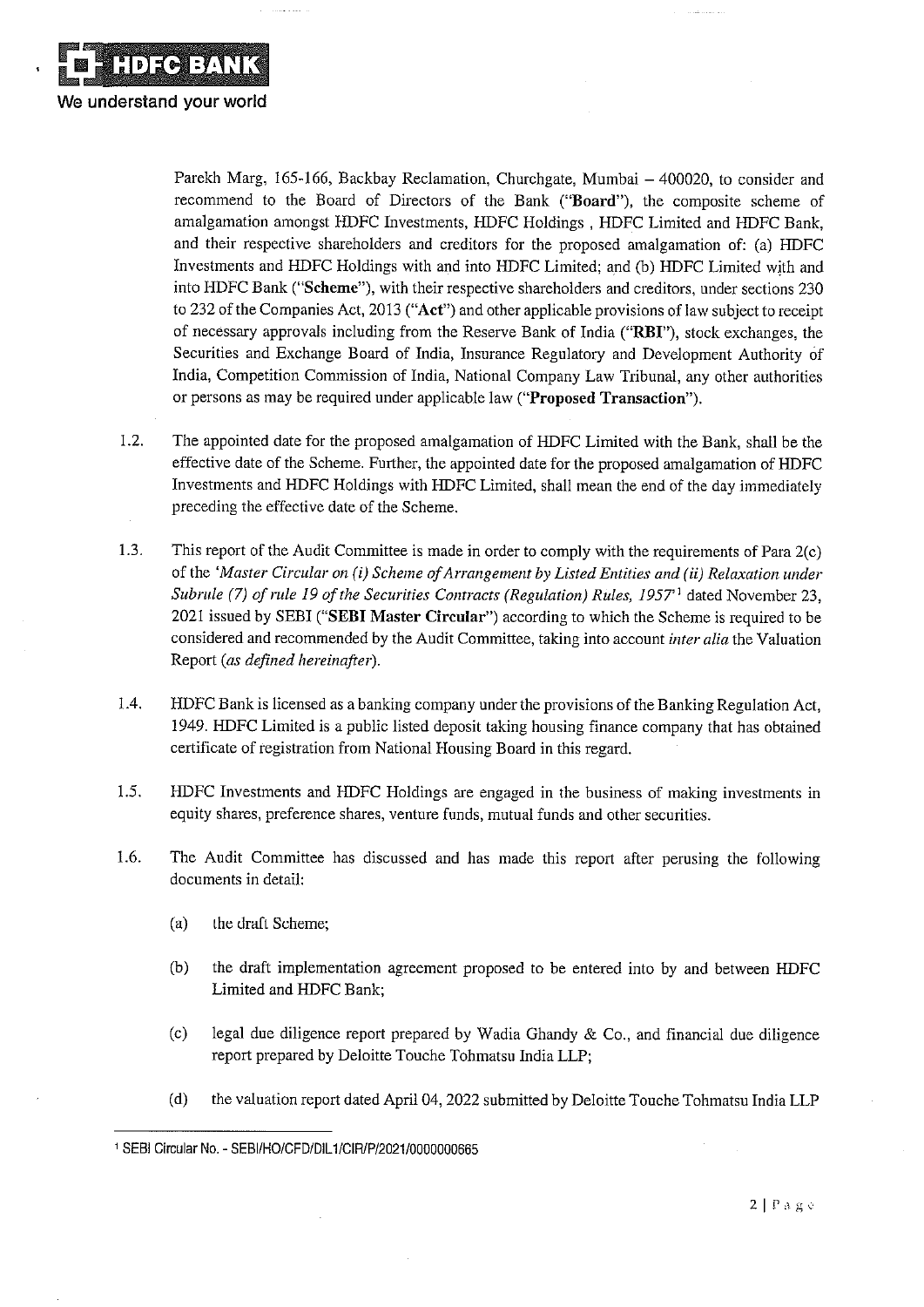and Mr. Harsh Ruparelia (Registered Valuer), independent Chartered Accountants ("Valuation Report") and the summary thereof;

- $(e)$ fairness opinion dated April 04, 2022 issued by Morgan Stanley India Company Private Limited, a SEBI registered merchant banker appointed by HDFC Limited ("Fairness" Opinion");
- $(f)$ certificate issued by MSKA & Associates and MM Nissim & Co. LLP, Chartered Accountants, the statutory auditors of HDFC Bank, pursuant to paragraph A.5 of Part I of the 'Master Circular on (i) Scheme of Arrangement by Listed Entities and (ii) Relaxation under Sub-rule (7) of rule 19 of the Securities Contracts (Regulation) Rules,  $1957<sup>2</sup>$  dated November 23, 2021 issued by Securities and Exchange Board of India ("SEBI Master Circular");
- $(g)$ draft of the Detailed Compliance Report to be filed with the stock exchange(s); and
- Presentations made by the Managing Director & Chief Executive Officer and Chief Financial  $(h)$ Officer before the Audit Committee.

### $2.$ **Salient Features of the proposed Scheme**

- $2.1.$ The Audit Committee noted the brief particulars of the draft Scheme as under:
	- 2.1.1. The Scheme provides for the amalgamation of (a) HDFC Investments and HDFC Holdings with HDFC Limited; and (b) HDFC Limited with HDFC Bank and dissolution of HDFC Holdings, HDFC Investments and HDFC Limited without winding up.
	- 2.1.2. Sections 230 to 232 of the Companies Act, 2013, SEBI Master Circular, the relevant RBI regulations and such other regulations as applicable from time to time, shall govern the Scheme.
	- 2.1.3. The appointed date for the proposed amalgamation of HDFC Investments and HDFC Holdings with HDFC Limited, shall mean the end of the day immediately preceding the effective date of the Scheme ("Appointed Date 1"). The appointed date for the proposed amalgamation of HDFC Limited with HDFC Bank, shall be the same as the effective date of the Scheme ("Appointed Date 2").
	- 2.1.4. Amalgamation of the (i) HDFC Investments and HDFC Holdings with HDFC Limited; and (ii) HDFC Limited with HDFC Bank shall be in accordance with section 2(1B) of the Income-tax Act, 1961.
	- 2.1.5. Upon coming into effect of the Scheme and in consideration of the proposed transaction of:

<sup>2</sup> SEBI Circular No. - SEBI/HO/CFD/DIL1/CIR/P/2021/0000000665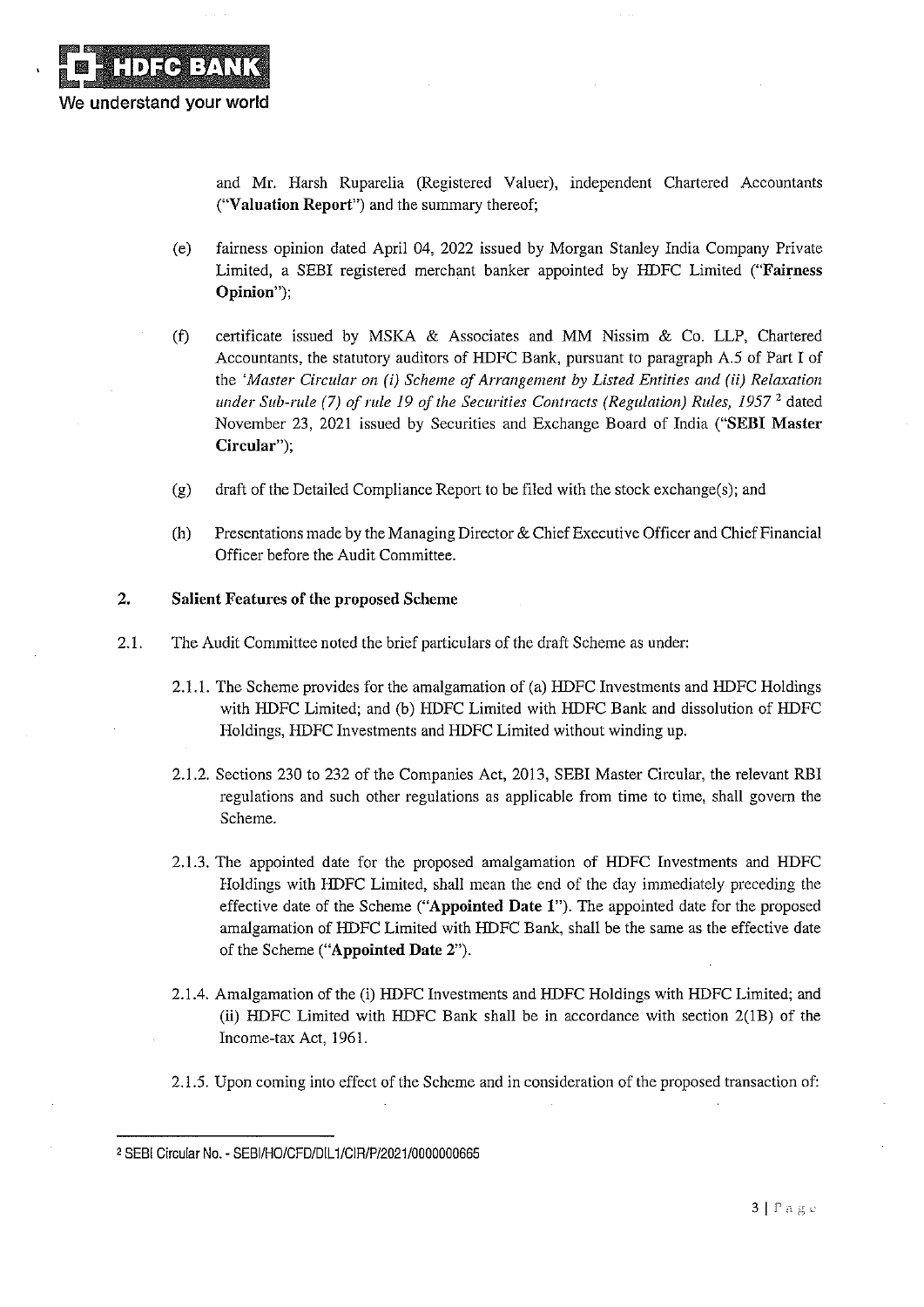

**DECEMIK** 

We understand your world

- 2.1.5.2. HDFC Limited with HDFC Bank-: HDFC Bank shall, without any further application, act or deed, issue and allot to the shareholders of HDFC Limited whose names are recorded in the register of members as a member of HDFC Limited on the record date (or to such of their respective heirs, executors, administrators or other legal representatives or other successors in title as may be recognised by the Board of HDFC Bank), such number of shares as determined by the valuer in the valuation report and approved by the Board.
- 2.1.6. With effect from Appointed Date 1 and upon the Part C of the proposed Scheme becoming effective, HDFC Investments and HDFC Holdings along with all their assets, liabilities, contracts, employees, licenses, records, approvals etc. being integral parts of HDFC Investments and HDFC Holdings respectively shall stand transferred to and vest in or shall be deemed to have been transferred to and vested in HDFC Limited, as a going concern, without any further act, instrument or deed, together with all its properties, assets, liabilities, rights, benefits and interest therein, subject to the provisions of the Scheme, in accordance with Sections 230 - 232 of the Companies Act, 2013, the Income-tax Act, 1961 and applicable provisions, if any.
- 2.1.7. HDFC Limited shall, upon the Scheme becoming effective and with effect from Appointed Date 1, record the assets and liabilities of HDFC Investments and HDFC Holdings (as appearing in the books of accounts of HDFC Investments and HDFC Holdings respectively, at the close of business on the day preceding the effective date of the Scheme) as vested in it pursuant to the Scheme, at the respective book values thereof.
- 2.1.8. With effect from Appointed Date 2 and upon the Part D of the proposed Scheme becoming effective, HDFC Limited along with all their assets, liabilities, contracts, employees, licenses, records, approvals etc. being integral parts of HDFC Limited shall stand transferred to and vest in or shall be deemed to have been transferred to and vested in HDFC Bank, as a going concern, without any further act, instrument or deed, together with all its properties, assets, liabilities, rights, benefits and interest therein, subject to the provisions of the Scheme, in accordance with Sections 230 - 232 of the Companies Act, 2013, the Incometax Act, 1961 and applicable provisions, if any.
- 2.1.9. HDFC Bank shall, upon the Scheme becoming effective and with effect from Appointed Date 2, record the assets and liabilities of HDFC Limited (as appearing in the books of accounts of HDFC Limited on the Appointed Date 2) as vested in it pursuant to the Scheme, at the respective book values thereof.
- 2.1.10. During the period between the approval of the Scheme by the respective Boards of HDFC Limited and HDFC Bank and up to the Effective Date as referred in the Scheme, the business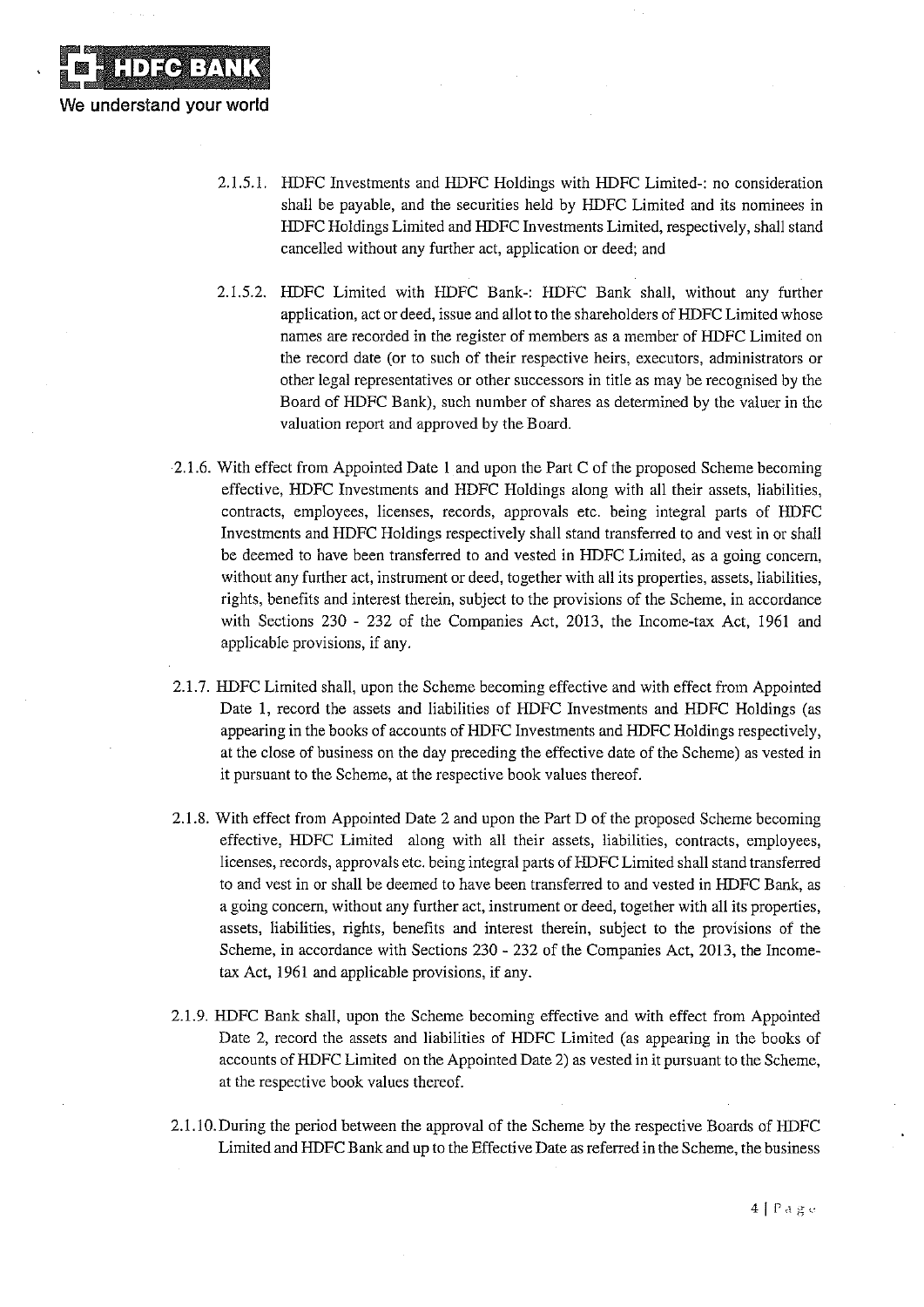of HDFC Limited and HDFC Bank shall be carried out with reasonable diligence and business prudence in the ordinary course consistent with past practice, in accordance with the applicable law and as mutually agreed between HDFC Limited and HDFC Bank.

2.1.11. The effectiveness of the Scheme is contingent upon certain conditions as mentioned in the Scheme including the receipt of the approval from the RBI and other applicable approvals.

#### $3.$ **Details of the Scheme**

 $3.1.$ Basis the perusal and discussion on the Scheme, the Audit Committee noted the following:

## A. Need for proposed amalgamation

- (i) The Audit Committee noted the need for proposed amalgamation of HDFC Limited with HDFC Bank in light of the various synergies and value creation on account of multiple factors as outlined below and in the Scheme. Further, it was noted that merger by way of a Scheme approved by NCLT under provisions of the Companies Act, would be the most efficient mechanism for consolidation of the businesses as the entities would be result in being consolidated on a going concern basis;
- (ii) Creating meaningful value for various stakeholders, including shareholders, customers, employees of HDFC Limited and HDFC Bank respectively, as the combined business would benefit from increased scale, comprehensive product offerings, balance sheet resiliency and the ability to drive synergies across revenue opportunities, operating and underwriting efficiencies, amongst others; and
- (iii) At present, the business of HDFC Bank does not include housing loans, pursuant to the arrangement which it has with its promoter, HDFC Limited, except for staff loans. Housing finance market is ever expanding and in the HDFC Bank's view, the market for housing loans is currently at the stage of high growth, and it is necessary to be player in this market. Considering the same, by merging HDFC Limited with HDFC Bank, approximately 455 branches (of HDFC Limited) may be utilized for offering housing loans by HDFC Bank and further other product offerings of HDFC Bank. Further, 6342 branches of HDFC Bank will be able to market as well provide such housing loans directly to customers without any further interface and onward referrals. This will be significantly advantageous to HDFC Bank and will create huge value for the stakeholders.

### **B.** Rationale for the Scheme

- Apart from what has been stated in the aforesaid paragraph (Need for amalgamation), the Committee noted the rationale as follows:
	- (i) The Proposed Transaction, shall enable HDFC Bank to build its housing loan portfolio and enhance its existing customer base and the product offerings to the existing customers;
	- (ii) HDFC Bank is a private sector bank and has a large base of over 6.8 Crore customers. The platform of HDFC Bank will provide a well-diversified low-cost funding base for growing the long tenor loan book acquired by HDFC Bank pursuant to the Proposed Transaction;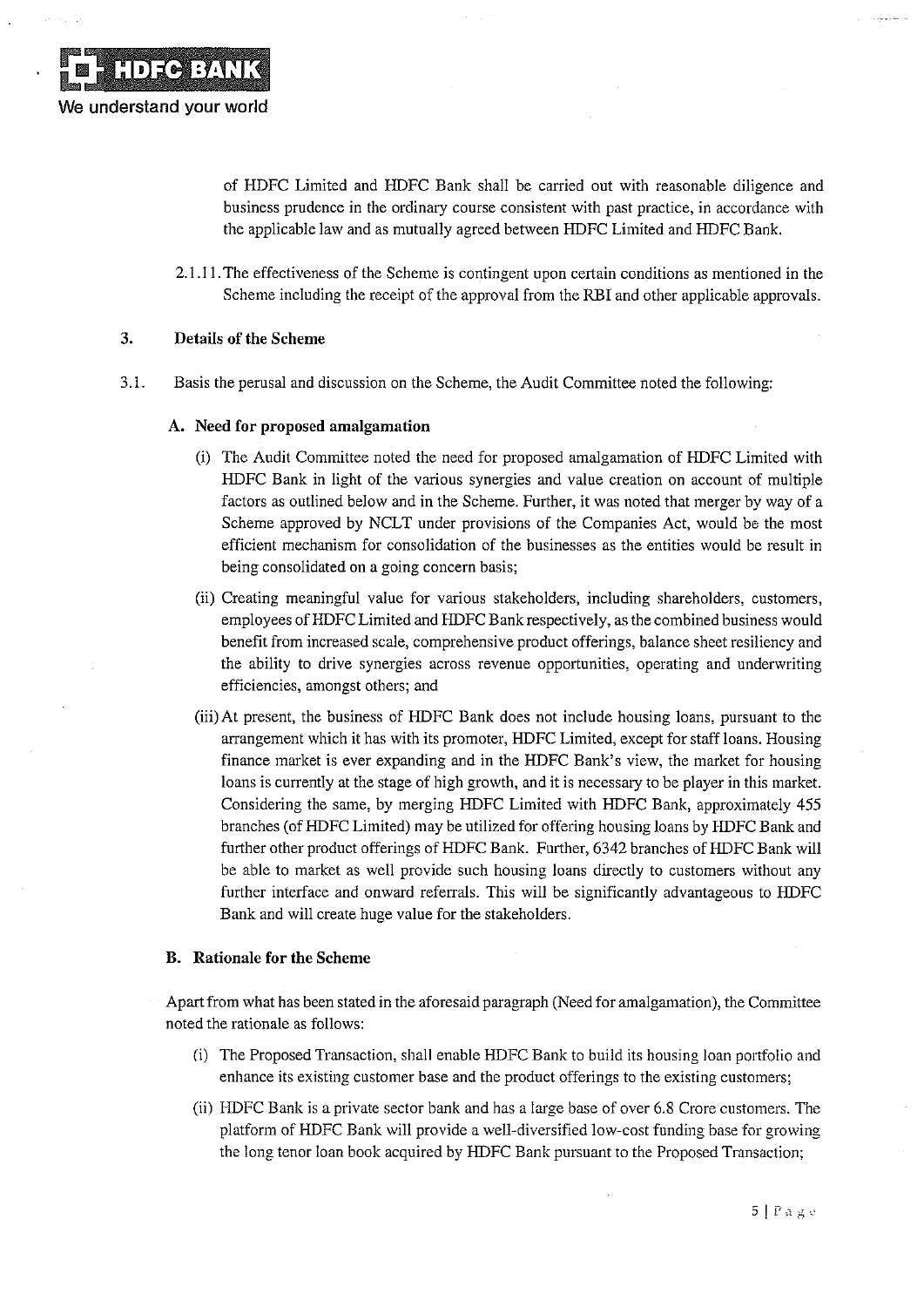(iv) HDFC Bank is a banking company with a large distribution network that offers product offerings in the retail and wholesale segments. HDFC Limited is a premier housing finance company in India and provides housing loans to individuals as well as loans to corporates, undertakes lease rental discounting and construction finance apart from being a financial conglomerate. A combination of HDFC Limited and HDFC Bank is entirely complementary to, and enhances the value proposition of HDFC Bank;

**DEE BATK** 

We understand your world

- (v) HDFC Bank would benefit from a larger balance sheet and net-worth which would allow underwriting of larger ticket loans and also enable a greater flow of credit into the Indian economy;
- (vi) HDFC Limited has invested capital and developed skills and has set up 445 offices across the country. These offices can be used to sell the entire product suite of both HDFC Limited and HDFC Bank;
- (vii) The loan book of HDFC Limited is diversified having cumulatively financed over 90 lakh dwelling units. With HDFC Limited's leadership in the home loan arena, developed over the past 45 years, HDFC Bank would be able to provide to customers flexible mortgage offerings in a cost-effective and efficient manner.
- (viii)HDFC Bank has access to funds at lower costs due to its high level of current and savings accounts deposits (CASA). With the amalgamation of HDFC Limited with HDFC Bank, HDFC Bank will be able to offer more competitive housing products;
- (ix) HDFC Limited's rural housing network and affordable housing lending is likely to qualify for HDFC Bank as priority sector lending and will also enable a higher flow of credit into priority sector lending, including agriculture;
- (x) The Proposed Transaction will result in reducing HDFC Bank's proportion of exposure to unsecured loans;
- (xi) HDFC Limited has built technological capabilities to evaluate the credit worthiness of customers by using analytical models and has developed unique skills in financing various customer segments. The models have been tested and refined over the years at scale and HDFC Bank will benefit from such expertise in underwriting and financing of mortgage offerings;
- (xii) HDFC Bank can leverage on the loan management system, comprising rule engines, IT tools and rules, agents connected through a central system;
- (xiii) The Proposed Transaction is expected to result in bolstering the capital base and bringing in resiliency in the balance sheet of HDFC Bank; and
- (xiv)HDFC Investments and HDFC Holdings are Systemically Important Non Deposit Accepting Non - Banking Finance Companies and are also wholly owned subsidiaries of HDFC Limited. Consequent to the Proposed Transaction, the said subsidiaries would be merged into HDFC Limited and therefore the Proposed Transaction shall result into a simplified corporate structure.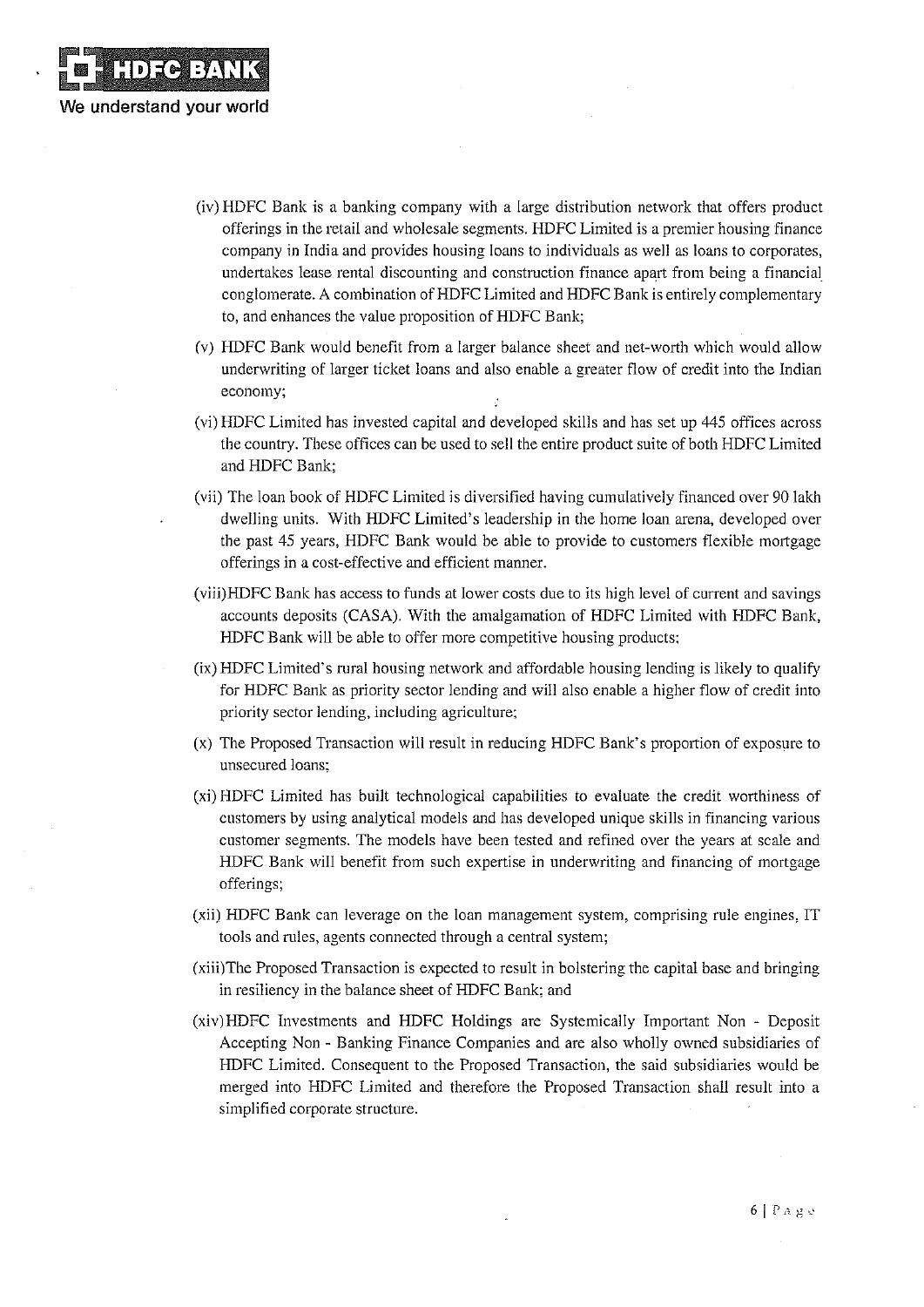

## C. Synergies of business of HDFC Limited and HDFC Bank

- (i) The proposed amalgamation as per the Scheme will enable HDFC Bank to build and strengthen its housing loan portfolio, and establish a strong customer base of affordable housing customers. HDFC Bank would benefit from the loan assets of HDFC Limited as the strong loan book of HDFC Limited will stand merged into HDFC Bank pursuant to the proposed amalgamation. The above will bring synergies as the business of housing loans will also come under a single platform and provide huge growth opportunities;
- (ii) HDFC Bank and HDFC Limited have developed exceptional skills in banking business and housing finance business respectively. HDFC Limited has a wide range of home loan products with a specific rural focus. HDFC Bank received a banking license in January 1995 from the RBI. Its focus has been to meet the financial needs of people who are overlooked by the formal banking system. HDFC Limited therefore have significant complementarities and the consolidation of the businesses carried on by it is strategic in nature and will generate significant business synergies. The proposed amalgamation will result in enhancement of shareholders' value accruing from synergy of operations, new product development, integration of technology and information technology platforms, and also enable HDFC Limited and HDFC Bank to further their socio-economic objectives. Thus, a combination of the proposed amalgamation of will enhance the value propositions of the combined entity which would be able to leverage the complementarities of HDFC Bank and HDFC Limited; and
- (iii) HDFC Limited has approximately 455 branches which are currently only used being used for housing loans. These branches can be converted into full-fledged branches of the Bank, micro branches and/or ATM centers. This will bring substantial cost benefit reduction because we will be repurposing the branch to be used for the banking facilities as well. Further the 6342 branches of the Bank will be able to market such housing loans on its own books.

### D. Impact of the scheme on the shareholders

- (i) Create value for stakeholders including respective shareholders, customers, lenders and employees as the combined business would benefit from increased scale, product diversification and expanded reach with increased ability to growth opportunities, higher cross selling opportunities to a larger base of customers, improvement in productivity and operational efficiencies amongst others;
- (ii) Greater efficiency in cash management and unfettered access to cash flow generated by the combined business, which can be deployed more efficiently, to maximise shareholder value; and
- (iii) 68 million customers of HDFC Bank will automatically get access to the products of HDFC Limited and 9 million customers of HDFC Limited will also get access to the products of the Bank, which will result in growth and scaling up of the business of the Bank and creating a potential for increased revenues. The above will provide material realizable cost and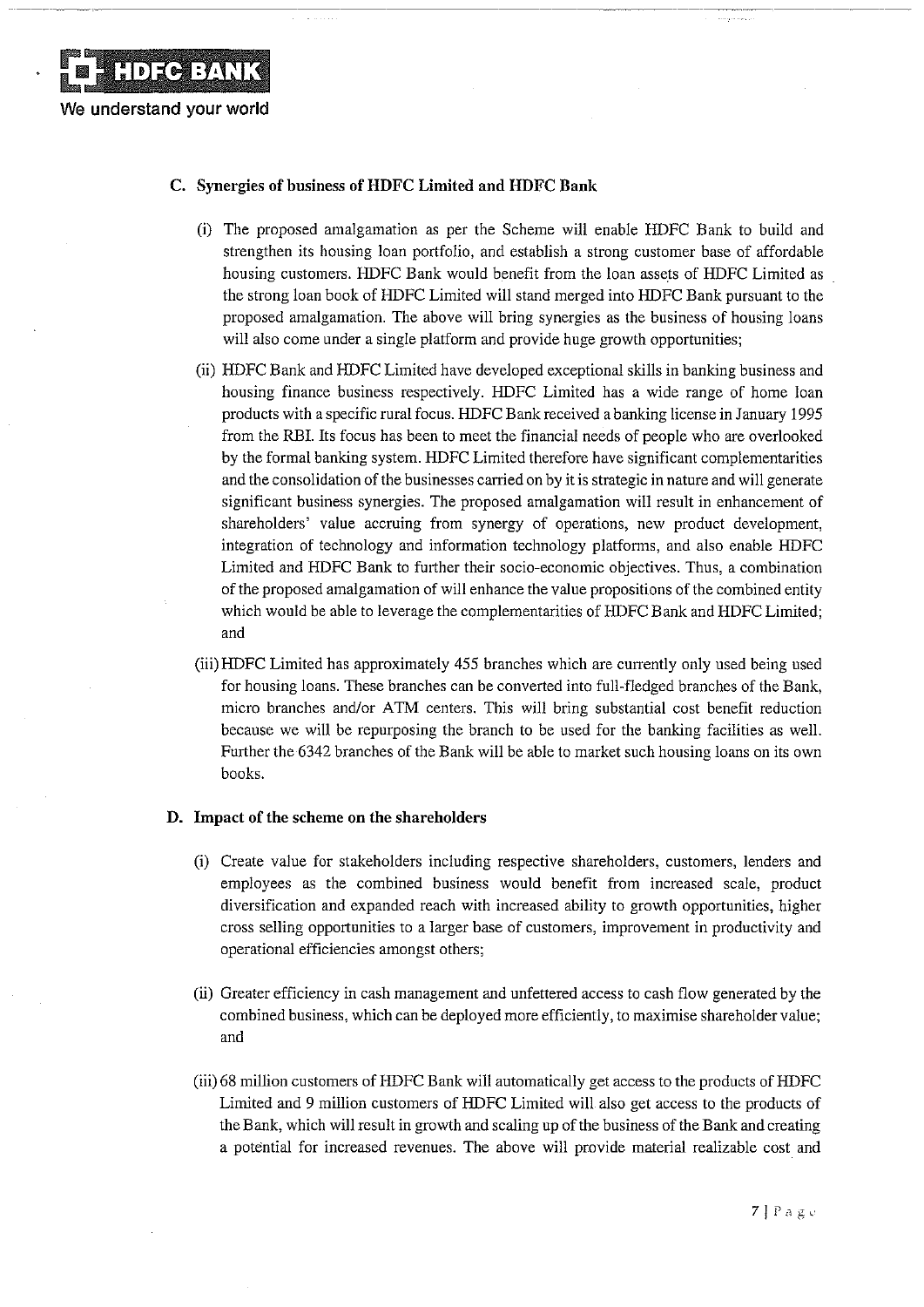

revenue synergies for the benefit of HDFC Bank.

### E. Cost benefit analysis of the scheme

- (i) It may be noted in this regard that the aspect of the cost benefit analysis is usually relevant for manufacturing industries. However, in our case, from the perspective of the cost benefit analysis, the benefits could be actually seen in terms of reduction of cost in the long term. Currently, significant number of employees of HDFC Bank are only marketing and selling housing loans to retail customers. Post the merger, the said employees could also be used for selling not only other products of HDFC Bank, but also the products of HDFC Limited. Similarly, significant number of employees of HDFC Limited who are currently only dealing with limited number of products of HDFC Limited, would be available to market and sell products of HDFC bank as well and such employees would also not require much training considering that they would have the requisite expertise from their tenure in HDFC Limited. This would result in significant cost saving benefits on account of avoiding the need to provide training and expertise to the employees;
- (ii) Pursuant to the proposed merger, the housing products will be brought within the umbrella of HDFC Bank. HDFC Bank has the benefit of CASA deposits (which is not available with HDFC Limited), which are cheaper funds for the purpose of borrowing. This will also help in being able to provide synergistic loans and link it to applicable market rates and not necessarily offer to borrower at higher rates which is normally done by the NBFCs and would also therefore bring about lower cost of borrowing and subsequent benefit to the customers; and
- (iii) HDFC Bank has access to lenders who provide loans linked to repo rates to HDFC Bank. which may be less than what HDFC Limited is offering to its lenders and therefore in the future, there may be an opportunity of availing lower cost of borrowing, specifically for affordable housing products where there is a pool of funds available. In the past, HDFC Bank did not have access to any such funding because HDFC Bank did not offer affordable housing as a product on its own books. This will result in the optimal utilization of resources and economies of scale due to the improved efficiencies. Subsequently, the same is expected to enable HDFC Bank to establish a strong customer base of affordable housing and scale up rural lending.

#### 4. **Valuation Report and Fairness Opinion**

4.1.

The Audit Committee reviewed the: (a) the Valuation Report along with the summary thereof and noted the method of valuation; and (b) the Fairness Opinion.

4.2. The Audit Committee has also discussed and deliberated upon the aforesaid with the statutory auditors, registered valuers, and the merchant bankers, present in the meeting as invitees.